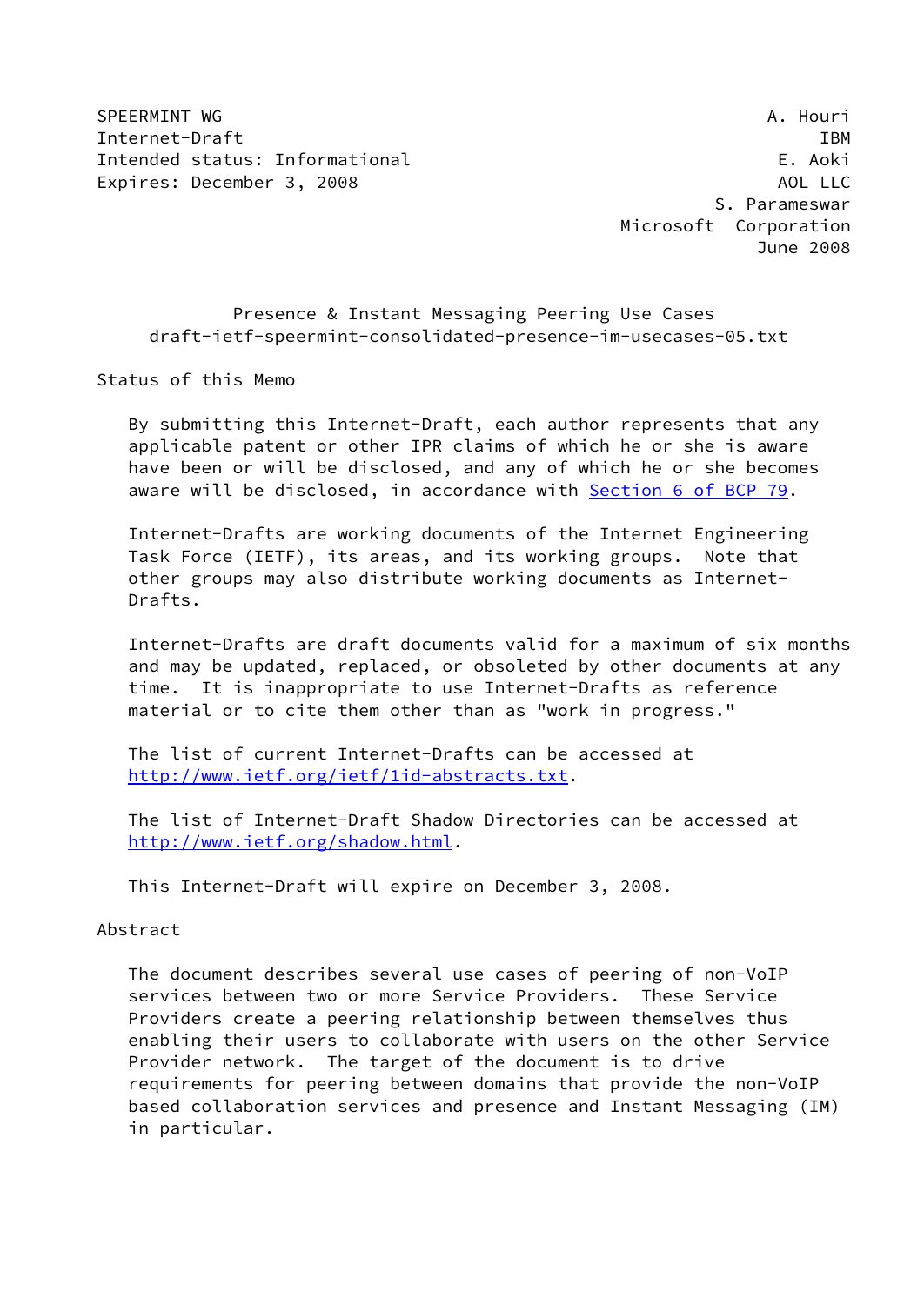| Internet-Draft<br>Presence & IM Peering Use Cases<br>June 2008                                                                                                                                                                                   |                |
|--------------------------------------------------------------------------------------------------------------------------------------------------------------------------------------------------------------------------------------------------|----------------|
| Table of Contents                                                                                                                                                                                                                                |                |
| $\mathbf{1}$ .                                                                                                                                                                                                                                   | $\overline{3}$ |
| 2.<br>Use Cases<br>. The contract of the contract of the contract of the contract of the contract of the contract of the contract of the contract of the contract of the contract of the contract of the contract of the contract of the contrac | $\overline{3}$ |
| Simple Interdomain Subscription<br><u>2.1</u> .                                                                                                                                                                                                  | $\overline{3}$ |
| List Based Interdomain Subscription<br>2.2.                                                                                                                                                                                                      | $\overline{4}$ |
| Authorization Migration<br>2.3.                                                                                                                                                                                                                  | $\overline{4}$ |
| 2.4.                                                                                                                                                                                                                                             | $\overline{5}$ |
| 2.5.                                                                                                                                                                                                                                             |                |
| 2.6.                                                                                                                                                                                                                                             |                |
| Federation & Clearing House $\ldots \ldots \ldots \ldots \ldots$<br>2.7.                                                                                                                                                                         |                |
| 3.                                                                                                                                                                                                                                               |                |
| Security Considerations $\ldots \ldots \ldots \ldots \ldots \ldots$<br>4.                                                                                                                                                                        |                |
| 5.                                                                                                                                                                                                                                               |                |
| 6.                                                                                                                                                                                                                                               |                |
|                                                                                                                                                                                                                                                  |                |
| Intellectual Property and Copyright Statements 10                                                                                                                                                                                                |                |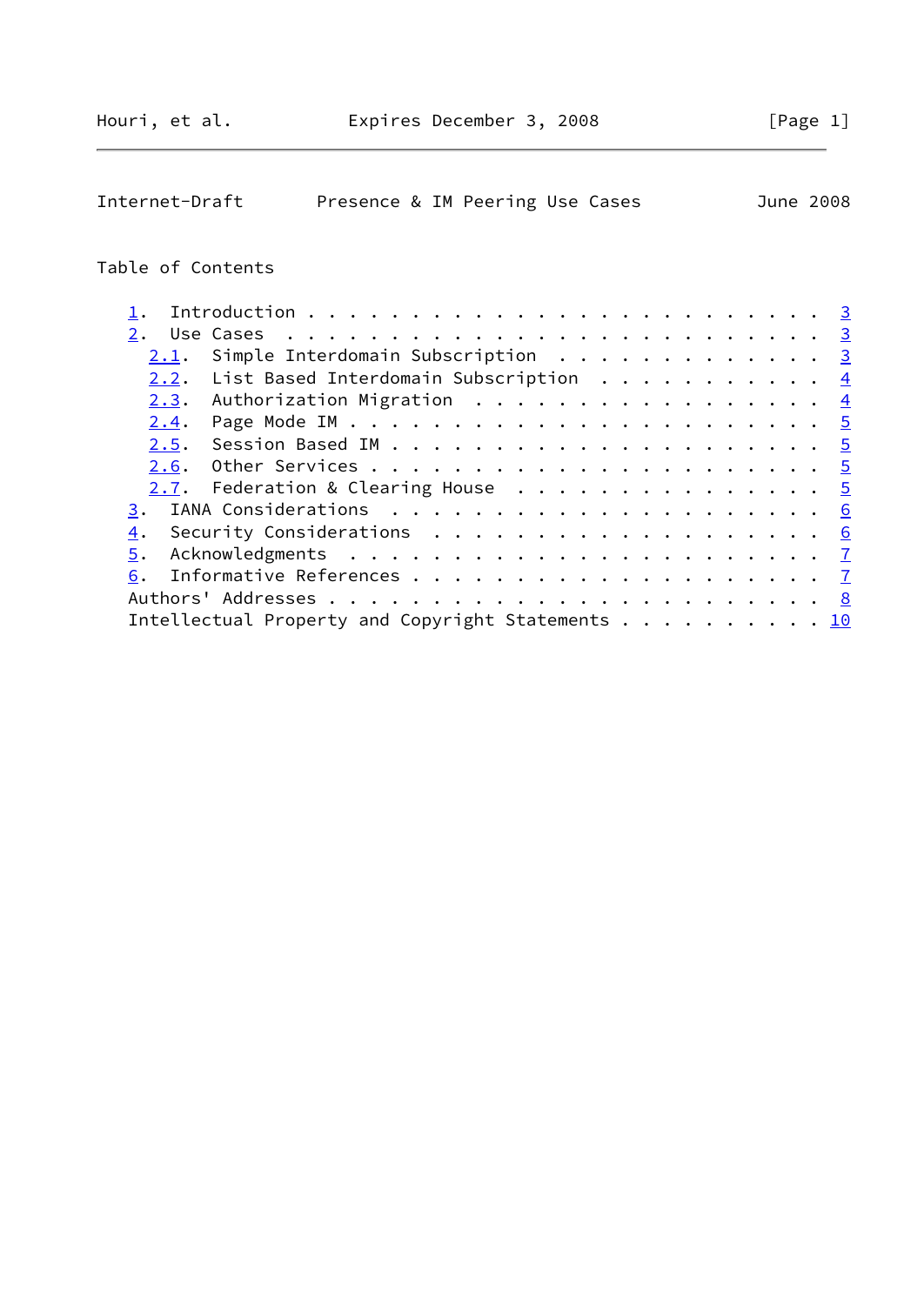Houri, et al. **Expires December 3, 2008** [Page 2]

<span id="page-2-1"></span>Internet-Draft Presence & IM Peering Use Cases June 2008

## <span id="page-2-0"></span>[1](#page-2-0). Introduction

The document uses the terminology as defined in  $[1]$  $[1]$  unless otherwise stated.

 Real Time Collaboration (RTC) services become as prevalent and essential for users on the Internet as email. While RTC services can be implemented directly by users in a point-to-point fashion, they are often provided for or on behalf of a Peer Network of users within an administrative domain. As the use of these services grows, users increasingly have the need to communicate with users not only within their own Peer Network but with those in other Peer Networks as well (similar to the old Public Switched Telephony Network (PSTN) that enabled global readability). In practice, each Peer Network is controlled by some domain, and so there is a need to provide for easier establishment of connectivity between Peer Networks, and the management of the relationships between the Peer Networks. This document describes a set of use cases that describe how peering between Peer Networks may be used in non Voice over IP (VoIP) RTC services. The use cases are intended to help in identifying and capturing requirements that will guide and then enable a secure and easier peering between Peer Networks that provide non-VoIP RTC services. The use cases for the VoIP RTC services are described in [\[2](#page-7-4)].

 Note that this document does not define requirements for a new protocol or for protocol extensions. It caputres the way that presence and Instant Messaging are currently used within enterprises and operator domains.

- <span id="page-2-2"></span>[2](#page-2-2). Use Cases
- <span id="page-2-3"></span>[2.1](#page-2-3). Simple Interdomain Subscription

Assume two Peer Networks, Peer Network A and Peer Network B. User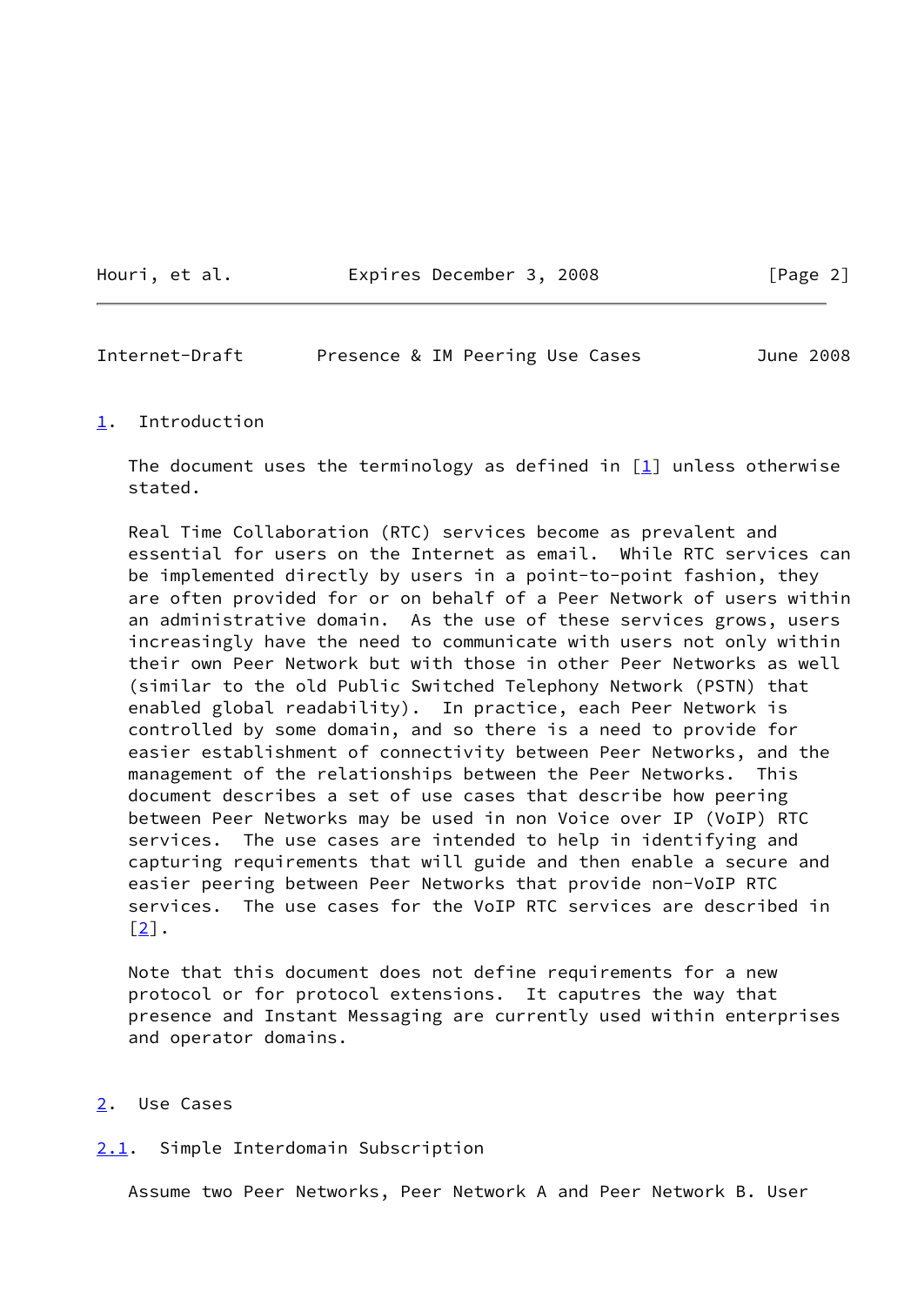Alice@example.com (hosted in Peer Network A), wants to subscribe to user Bob@example.net (hosted in Peer Network B) and get his presence information. In order to do so, Alice@example.com could connect directly to example.net and subscribe to Bob's presence information. However, Peer Network B is willing to accept subscriptions and route IMs only when they are coming from its users or from other Peer Networks that Peer Network B trusts.

 In reality what will happen is that Peer Network A will connect to peer network B and will send Alice's subscription to Bob via Peer Network B. When peer network B has new information on Bob it will send notifications to Peer Network A that will pass them to Alice.

| Houri, et al. |  |  | Expires December 3, 2008 |  |  | [Page 3] |  |
|---------------|--|--|--------------------------|--|--|----------|--|
|---------------|--|--|--------------------------|--|--|----------|--|

<span id="page-3-1"></span>Internet-Draft Presence & IM Peering Use Cases June 2008

<span id="page-3-0"></span>[2.2](#page-3-0). List Based Interdomain Subscription

 This is similar to the simple interdomain subscription use case except that in this case Alice subscribes to a Uniform Resource Identifier (URI) [\[8\]](#page-8-0) that represents a list of users in Peer Network  $B [9] [3]$  $B [9] [3]$  $B [9] [3]$  $B [9] [3]$ 

There are several types of lists that Alice may subscribe to:

- o Personal group A list that was created and maintained by Alice and includes Alice's watch list.
- o Public group A list that is created and maintained by an administrator and is typically referred to as a public group. Public groups usually contains a list of specific people that have some common characteristic e.g. support group of a company.
- o Ad-hoc group A list that is short lived and is usually created in a context of some activity that Alice is doing. An ad-hoc group may be created by Alice or by some application. Typical examples may be the list of people that participate with Alice in a conference or a game.

## <span id="page-3-2"></span>[2.3](#page-3-2). Authorization Migration

 If many users from one Peer Network watch presentities [\[6](#page-8-2)] in another Peer Network, it may be possible that many watchers  $[6]$  $[6]$  from one Peer Network will subscribe to the same user in the other Peer Network. However, due to privacy constraints that enable a user to provide different presence documents to different watchers, each Peer Network will have to send multiple copies of the watched presence document.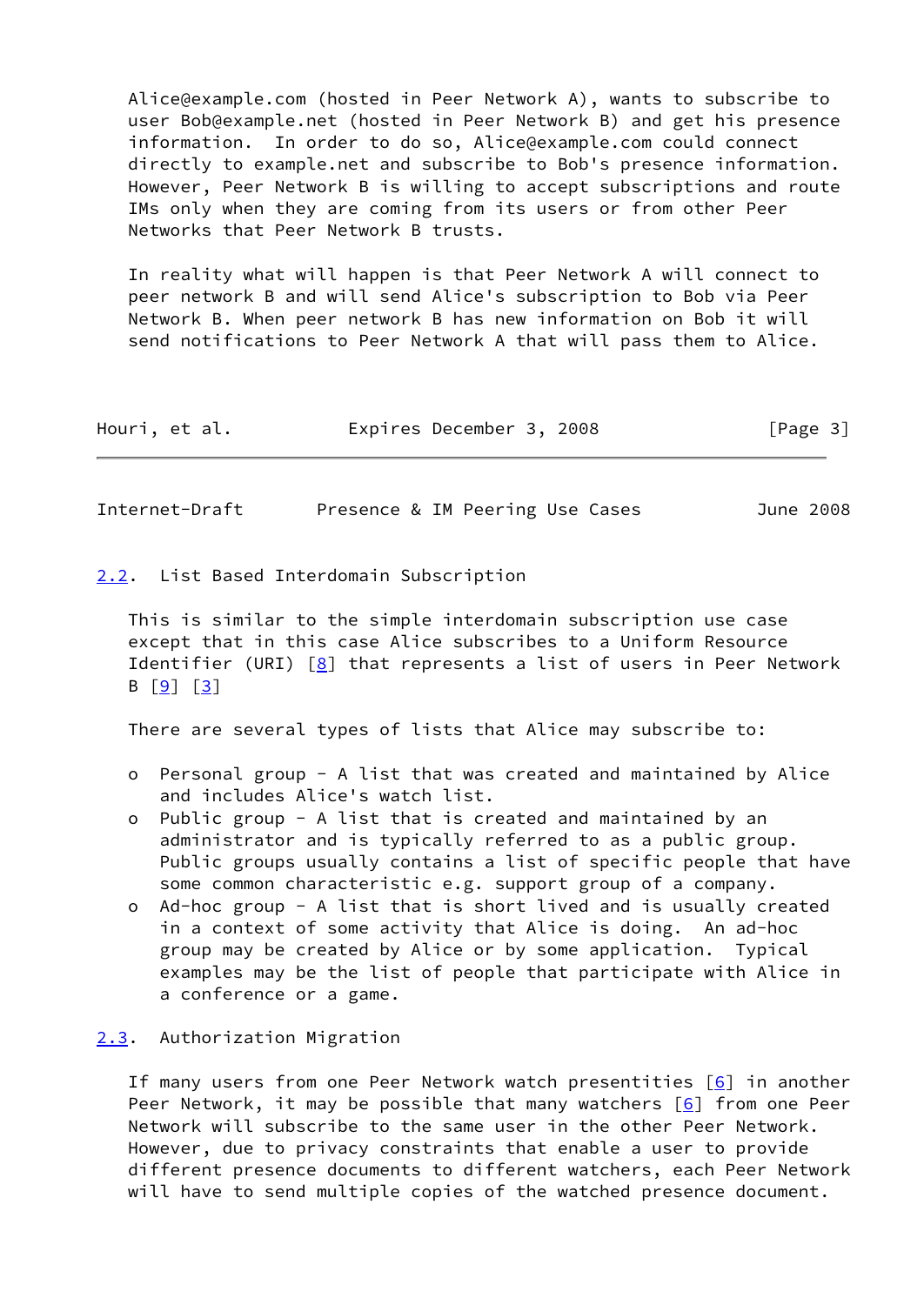The need to send multiple copies between the Peer Networks is very inefficient and causes redundant traffic between the Peer Networks.

 In order to make the subscription between Peer Networks more efficient there needs to be a way to enable Peer Networks to agree to share privacy information between them. This will enable sending a single copy (the full copy) of the presence document of the watched user and letting the receiving Peer Network to be responsible for sending the right values to the right watchers according to the delegated privacy policies of the watched users.

 Instead of sharing watcher's privacy policies between the Peer Networks, it is also possible to send different copies of the presence document with a list of the watchers that the presence document is intended for. For example, if there is a set of watchers in the other Peer Network that may see the location of the presentity and another set of users in the other Peer Network that may not see the location information, two presence documents will be sent, each one is associated with a list of watchers that should receive it.

| Houri, et al. | Expires December 3, 2008 | [Page 4] |
|---------------|--------------------------|----------|
|---------------|--------------------------|----------|

<span id="page-4-1"></span>

| Internet-Draft | Presence & IM Peering Use Cases | June 2008 |
|----------------|---------------------------------|-----------|
|----------------|---------------------------------|-----------|

 One presence document will contain the location information and will be associated with a list of users that may see it and the other presence document will not contain the location information and will be associated with a list of users that may not see the location information.

<span id="page-4-0"></span>[2.4](#page-4-0). Page Mode IM

In this use case a user from one Peer Network sends a page mode  $[7]$  $[7]$ IM to a user on another Peer Network.

<span id="page-4-2"></span>[2.5](#page-4-2). Session Based IM

 In this use case a user from one Peer Network creates a Message Session Relay Protocol (MSRP)  $[10]$  $[10]$  session with a user from another Peer Network.

<span id="page-4-3"></span>[2.6](#page-4-3). Other Services

 In addition to VoIP sessions which are out of scope for this document only presence and IM have been ratified as RFCs. In addition to presence and IM, there are many other services that are being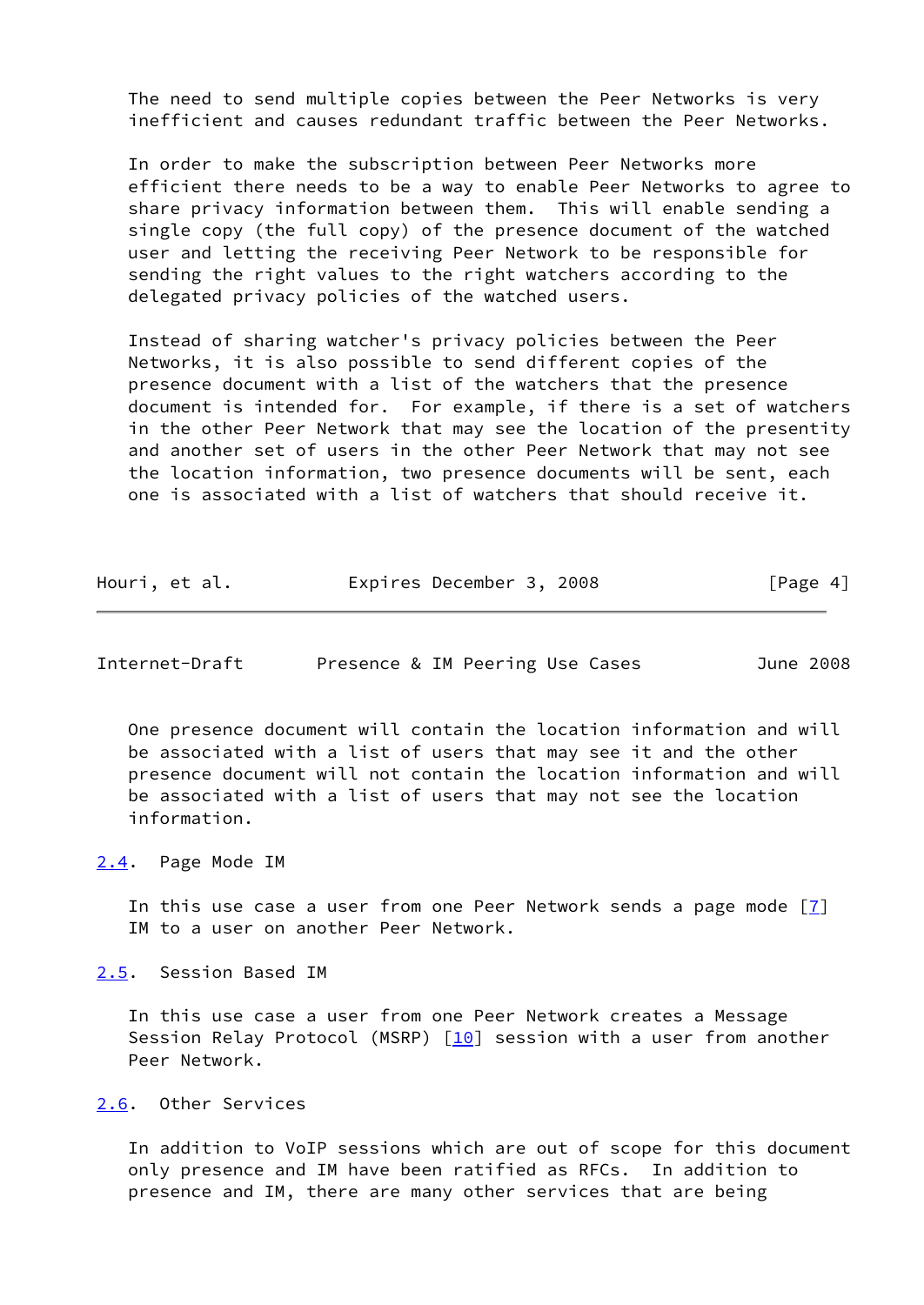standardized or may be implemented using minimal extensions to existing standards. These include:

- o N-way chat Enable a multi-participant textual chat that will include users from multiple Peer Networks. See [[4\]](#page-7-6) for more details.
- o File transfer Send files from a user in one Peer Network to a user in another Peer Network. See [[5\]](#page-7-7) for more details.
- o Document sharing Sharing and editing a document between users in different Peer Networks.

 Note: Document sharing is mentioned in this document only for completeness of use cases. It is not being standardized by the IETF and will not be included the requirements draft that will result from this document.

 The list above is of course not exhaustive as new developments in the world of non-VOIP RTC will surface new services. Enabling peering between networks for some of the services will create a basis for enabling peering also for future services.

## <span id="page-5-0"></span>[2.7](#page-5-0). Federation & Clearing House

A Federation as defined in  $[1]$  $[1]$  enables peering between multiple Peer Networks. A federation may be implemented by means of a central service providing a hub for the Peer Networks or, alternatively, Peer

| Houri, et al. | Expires December 3, 2008 | [Page 5] |
|---------------|--------------------------|----------|
|               |                          |          |

<span id="page-5-1"></span>Internet-Draft Presence & IM Peering Use Cases June 2008

 Networks may connect to each other in a peer-to-peer fashion. One of the most important services that this type of federation should provide is authorized interconnection that enables each Peering Network to securely identify other Peering Networks. Other services that might be provided include an N-way chat server, lawful interception, logging and more. This type of federation is also known as a "Clearing House".

 As non-VoIP services are usually text-based and consume less bandwidth, they may benefit from having a central service that will do central services such as logging for them. For example, instead of requiring each Peer Network to log all messages that are being sent to the other Peer-Network, this service can be done by the Clearing House.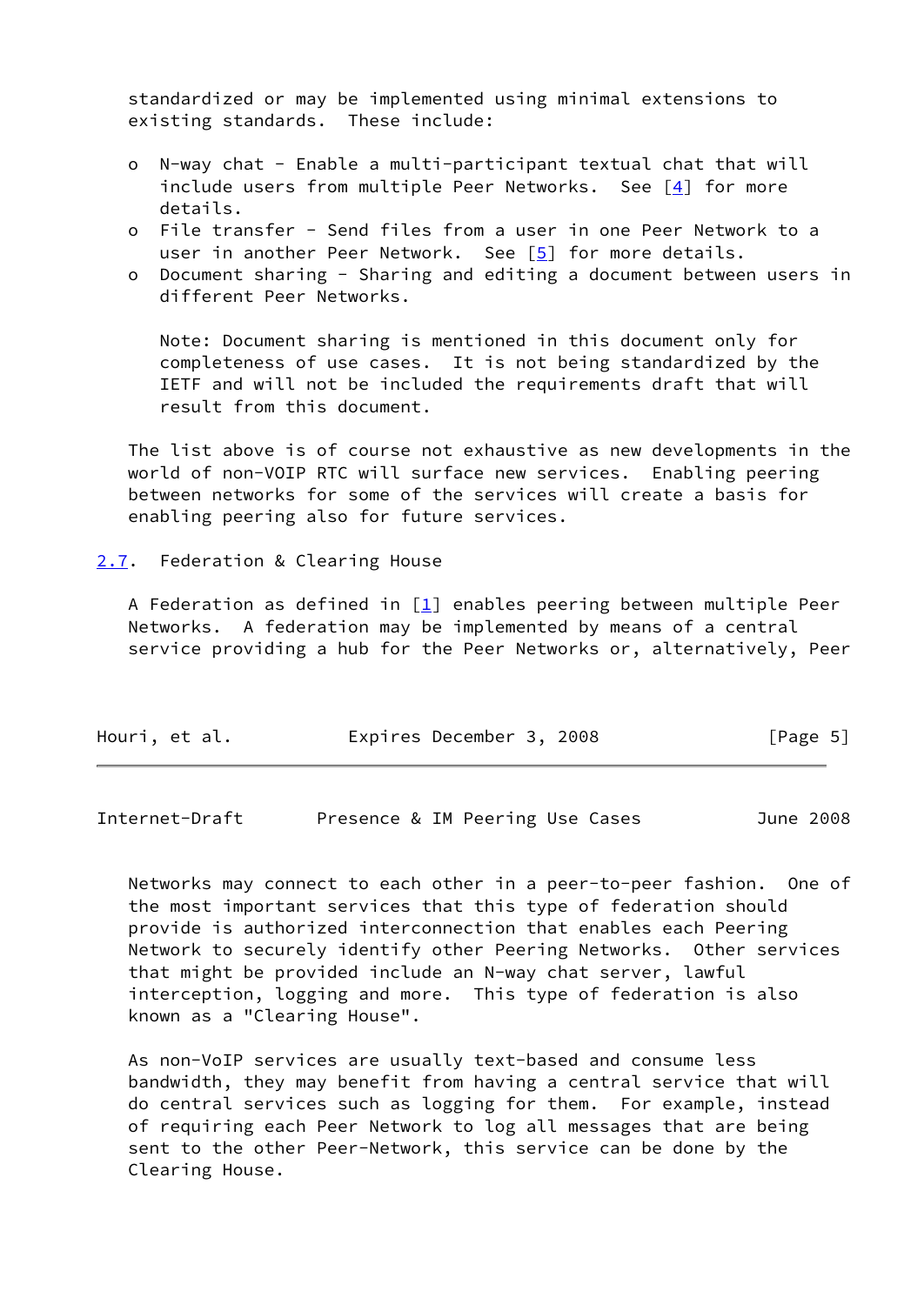# <span id="page-6-0"></span>[3](#page-6-0). IANA Considerations

This document has no actions for IANA.

# <span id="page-6-1"></span>[4](#page-6-1). Security Considerations

 When Peer Network A peers with Peer Network B, there are several security issues that the administrator of each Peer Network will need mechanisms to verify:

- o All communication channels between Peer Network and between each Peer Network and the clearing house have their authenticity and confidentiality protected.
- o The other Peer Network is really the Peering Network that it claims to be.
- o The other Peer Network is secure and trustful such that information that is passed to it, will not reach a third party. This includes information about specific users as well as information about the authorization policies associated with user information.
- o The other Peer Network is secure and trustful such that it will not modify or falsify data that it presents to its users except as required by the authorization policy provided.
- o If there is a third party (e.g. a clearing house) involved in the connection between the two Peering Networks that element is also verified to be secure.

 The same issues of security are even more important from the point of view of the users of the Peer Networks. Users will have the concern on how their privacy is being adhered to when their presence information is being sent to the other Peer Network. Users today are

| Houri, et al. | Expires December 3, 2008 | [Page 6] |
|---------------|--------------------------|----------|
|---------------|--------------------------|----------|

<span id="page-6-2"></span>Internet-Draft Presence & IM Peering Use Cases June 2008

 concerned about providing their email address to a third party when they register to a domain; Presence contains much more sensitive information and the concern of users here will be even deeper.

 The privacy issue is even harder if we take into account that in order to enable scalable peering between big Peer Networks there are some optimizations that may require migration of the privacy definitions of users between Peer Network (see [Section 2.3](#page-3-2)). We can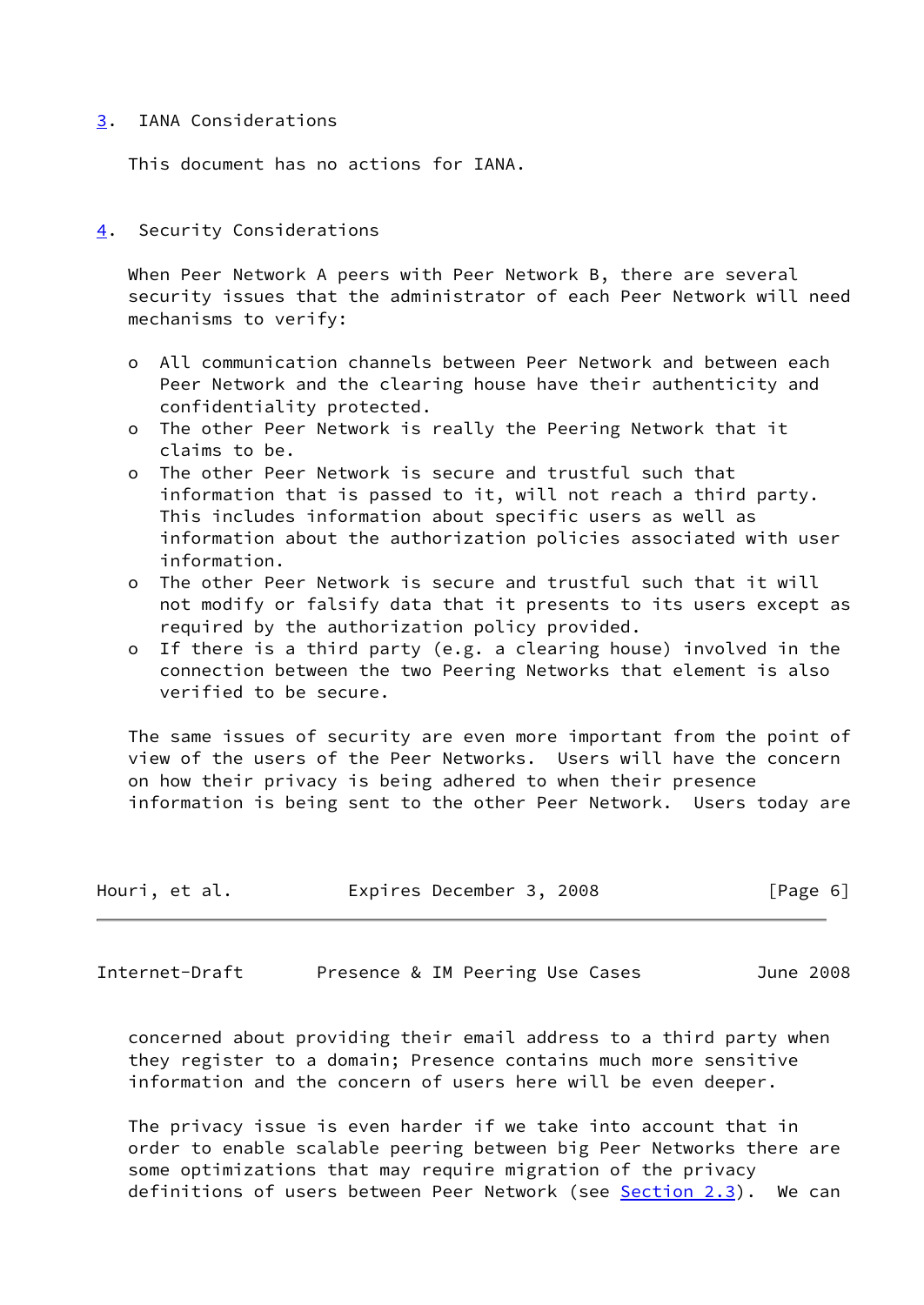imagine the fiasco if a user of one Peer Network will be able to see the privacy information and will learn he/she are listed in a block list of a close friend.

 This document discusses use cases for peering between Peer Networks. It is out of scope for the document to provide solutions for security. Nevertheless, it is obvious that the protocols that will enable the use cases that are described here will have to provide for the security considerations described here.

# <span id="page-7-0"></span>[5](#page-7-0). Acknowledgments

 We would like to thank Jonathan Rosenberg, Jon Peterson, Rohan Mahy, Jason Livingood, Alexander Mayrhofer, Joseph Salowey, Henry Sinnreich and Mohamed Boucadir for their valuable input.

- <span id="page-7-5"></span><span id="page-7-4"></span><span id="page-7-3"></span><span id="page-7-1"></span>[6](#page-7-1). Informative References
	- [1] Malas, D. and D. Meyer, "SPEERMINT Terminology", [draft-ietf-speermint-terminology-16](https://datatracker.ietf.org/doc/pdf/draft-ietf-speermint-terminology-16) (work in progress), February 2008.
	- [2] Uzelac, A. and Y. Lee, "VoIP SIP Peering Use Cases", [draft-ietf-speermint-voip-consolidated-usecases-08](https://datatracker.ietf.org/doc/pdf/draft-ietf-speermint-voip-consolidated-usecases-08) (work in progress), May 2008.
	- [3] Camarillo, G. and A. Roach, "Framework and Security Considerations for Session Initiation Protocol (SIP) Uniform Resource Identifier (URI)-List Services", [draft-ietf-sipping-uri-services-07](https://datatracker.ietf.org/doc/pdf/draft-ietf-sipping-uri-services-07) (work in progress), November 2007.
	- [4] Niemi, A., Garcia-Martin, M., and G. Sandbakken, "Multi-party Instant Message (IM) Sessions Using the Message Session Relay Protocol (MSRP)", [draft-ietf-simple-chat-02](https://datatracker.ietf.org/doc/pdf/draft-ietf-simple-chat-02) (work in progress), February 2008.
	- [5] Garcia-Martin, M., Isomaki, M., Camarillo, G., Loreto, S., and

<span id="page-7-7"></span><span id="page-7-6"></span>

| Houri, et al. | Expires December 3, 2008 | [Page 7] |
|---------------|--------------------------|----------|
|---------------|--------------------------|----------|

<span id="page-7-2"></span>Internet-Draft Presence & IM Peering Use Cases June 2008

P. Kyzivat, "A Session Description Protocol (SDP) Offer/Answer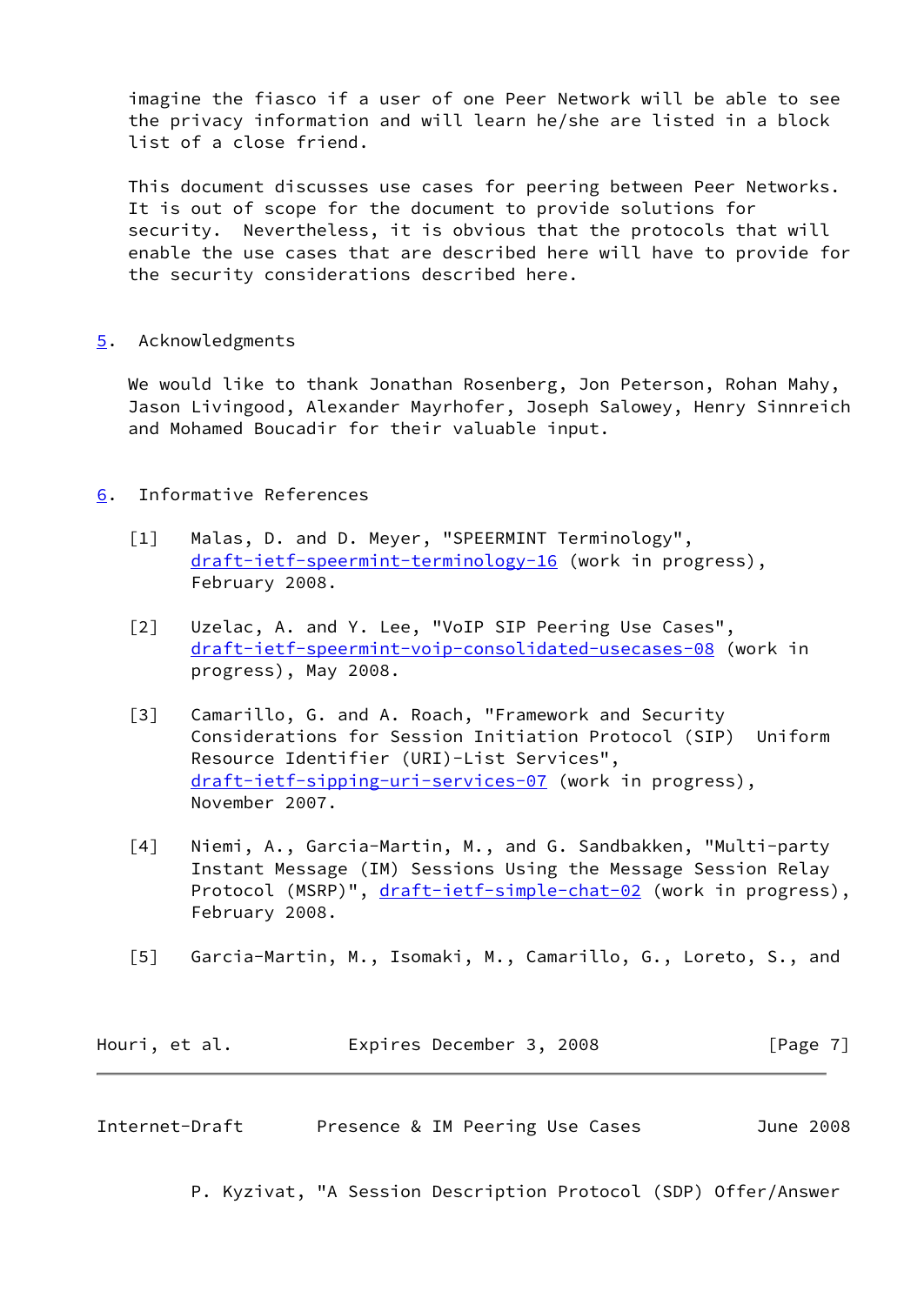Mechanism to Enable File Transfer", [draft-ietf-mmusic-file-transfer-mech-08](https://datatracker.ietf.org/doc/pdf/draft-ietf-mmusic-file-transfer-mech-08) (work in progress), May 2008.

- <span id="page-8-2"></span> [6] Day, M., Rosenberg, J., and H. Sugano, "A Model for Presence and Instant Messaging", [RFC 2778](https://datatracker.ietf.org/doc/pdf/rfc2778), February 2000.
- <span id="page-8-3"></span> [7] Campbell, B., Rosenberg, J., Schulzrinne, H., Huitema, C., and D. Gurle, "Session Initiation Protocol (SIP) Extension for Instant Messaging", [RFC 3428](https://datatracker.ietf.org/doc/pdf/rfc3428), December 2002.
- <span id="page-8-0"></span> [8] Berners-Lee, T., Fielding, R., and L. Masinter, "Uniform Resource Identifier (URI): Generic Syntax", STD 66, [RFC 3986](https://datatracker.ietf.org/doc/pdf/rfc3986), January 2005.
- <span id="page-8-1"></span> [9] Roach, A., Campbell, B., and J. Rosenberg, "A Session Initiation Protocol (SIP) Event Notification Extension for Resource Lists", [RFC 4662,](https://datatracker.ietf.org/doc/pdf/rfc4662) August 2006.
- <span id="page-8-4"></span> [10] Campbell, B., Mahy, R., and C. Jennings, "The Message Session Relay Protocol (MSRP)", [RFC 4975](https://datatracker.ietf.org/doc/pdf/rfc4975), September 2007.

## Authors' Addresses

 Avshalom Houri IBM Science Park Building 18/D Rehovot, Israel

Email: avshalom@il.ibm.com

 Edwin Aoki AOL LLC 360 W. Caribbean Drive Sunnyvale, CA 94089 USA

Email: aoki@aol.net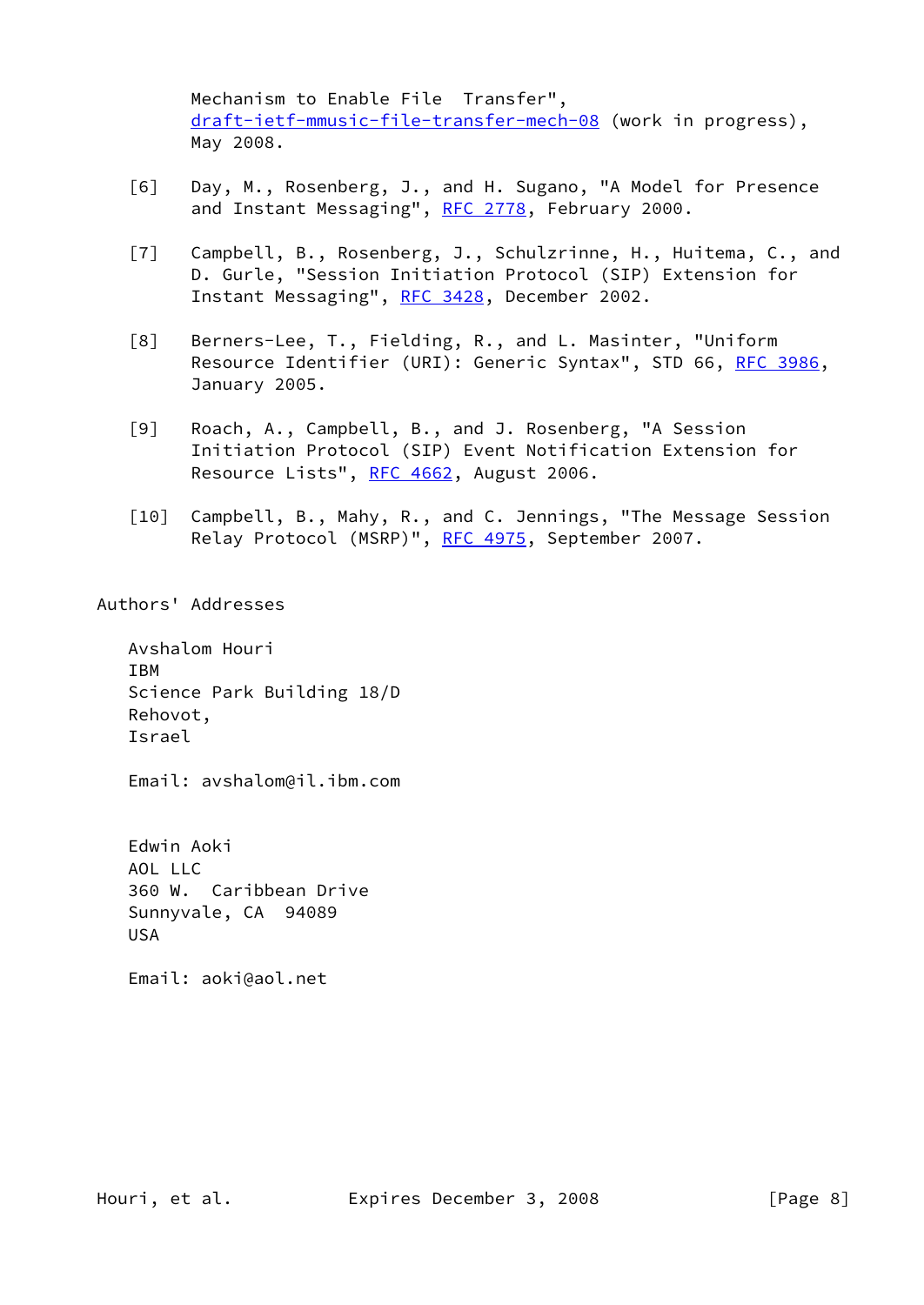Internet-Draft Presence & IM Peering Use Cases June 2008

 Sriram Parameswar Microsoft Corporation One Microsoft Way Redmond, WA 98052 USA

Email: Sriram.Parameswar@microsoft.com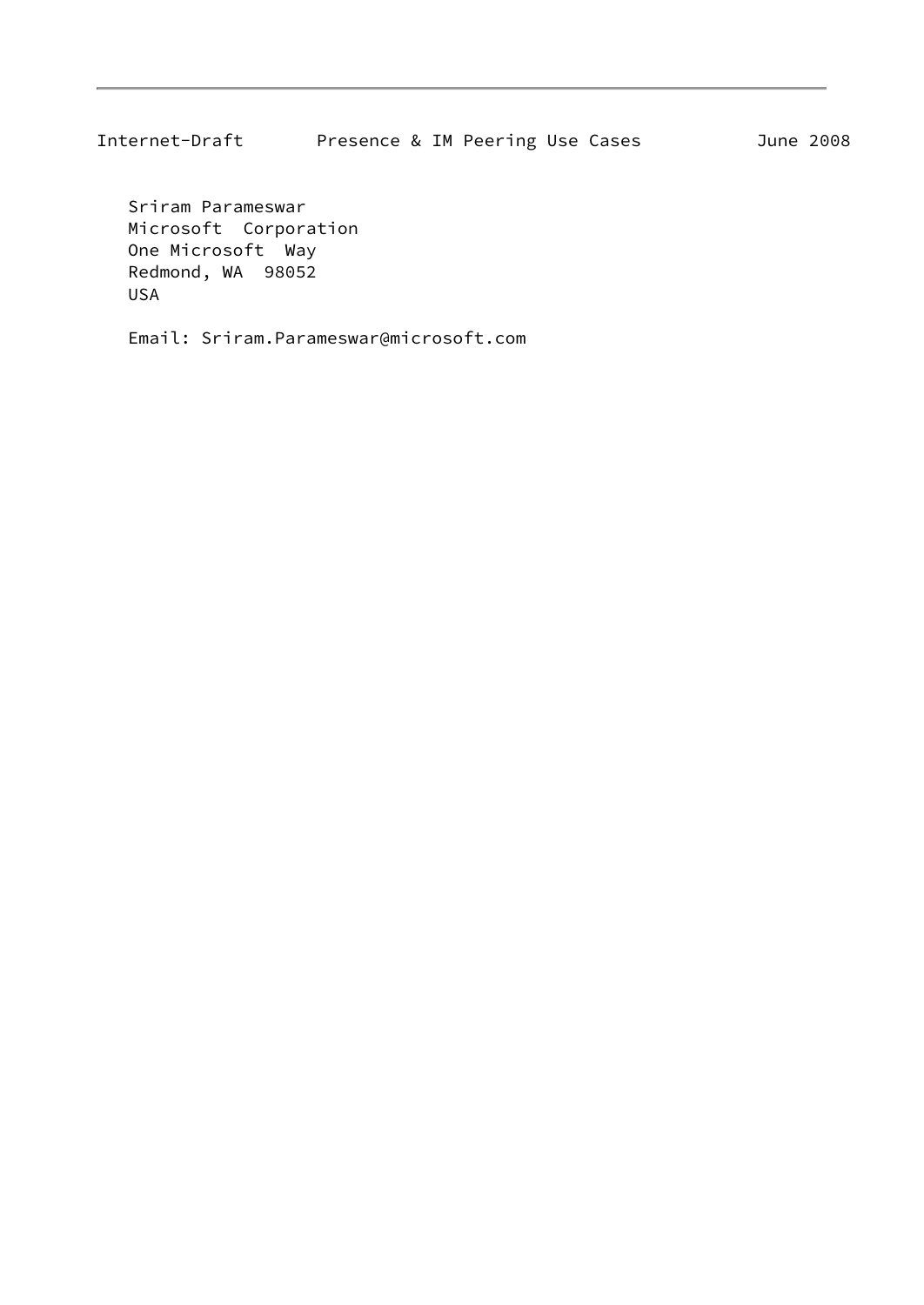#### <span id="page-10-0"></span>Internet-Draft Presence & IM Peering Use Cases June 2008

Full Copyright Statement

Copyright (C) The IETF Trust (2008).

 This document is subject to the rights, licenses and restrictions contained in  $BCP$  78, and except as set forth therein, the authors retain all their rights.

 This document and the information contained herein are provided on an "AS IS" basis and THE CONTRIBUTOR, THE ORGANIZATION HE/SHE REPRESENTS OR IS SPONSORED BY (IF ANY), THE INTERNET SOCIETY, THE IETF TRUST AND THE INTERNET ENGINEERING TASK FORCE DISCLAIM ALL WARRANTIES, EXPRESS OR IMPLIED, INCLUDING BUT NOT LIMITED TO ANY WARRANTY THAT THE USE OF THE INFORMATION HEREIN WILL NOT INFRINGE ANY RIGHTS OR ANY IMPLIED WARRANTIES OF MERCHANTABILITY OR FITNESS FOR A PARTICULAR PURPOSE.

## Intellectual Property

 The IETF takes no position regarding the validity or scope of any Intellectual Property Rights or other rights that might be claimed to pertain to the implementation or use of the technology described in this document or the extent to which any license under such rights might or might not be available; nor does it represent that it has made any independent effort to identify any such rights. Information on the procedures with respect to rights in RFC documents can be found in [BCP 78](https://datatracker.ietf.org/doc/pdf/bcp78) and [BCP 79](https://datatracker.ietf.org/doc/pdf/bcp79).

 Copies of IPR disclosures made to the IETF Secretariat and any assurances of licenses to be made available, or the result of an attempt made to obtain a general license or permission for the use of such proprietary rights by implementers or users of this specification can be obtained from the IETF on-line IPR repository at <http://www.ietf.org/ipr>.

 The IETF invites any interested party to bring to its attention any copyrights, patents or patent applications, or other proprietary rights that may cover technology that may be required to implement this standard. Please address the information to the IETF at